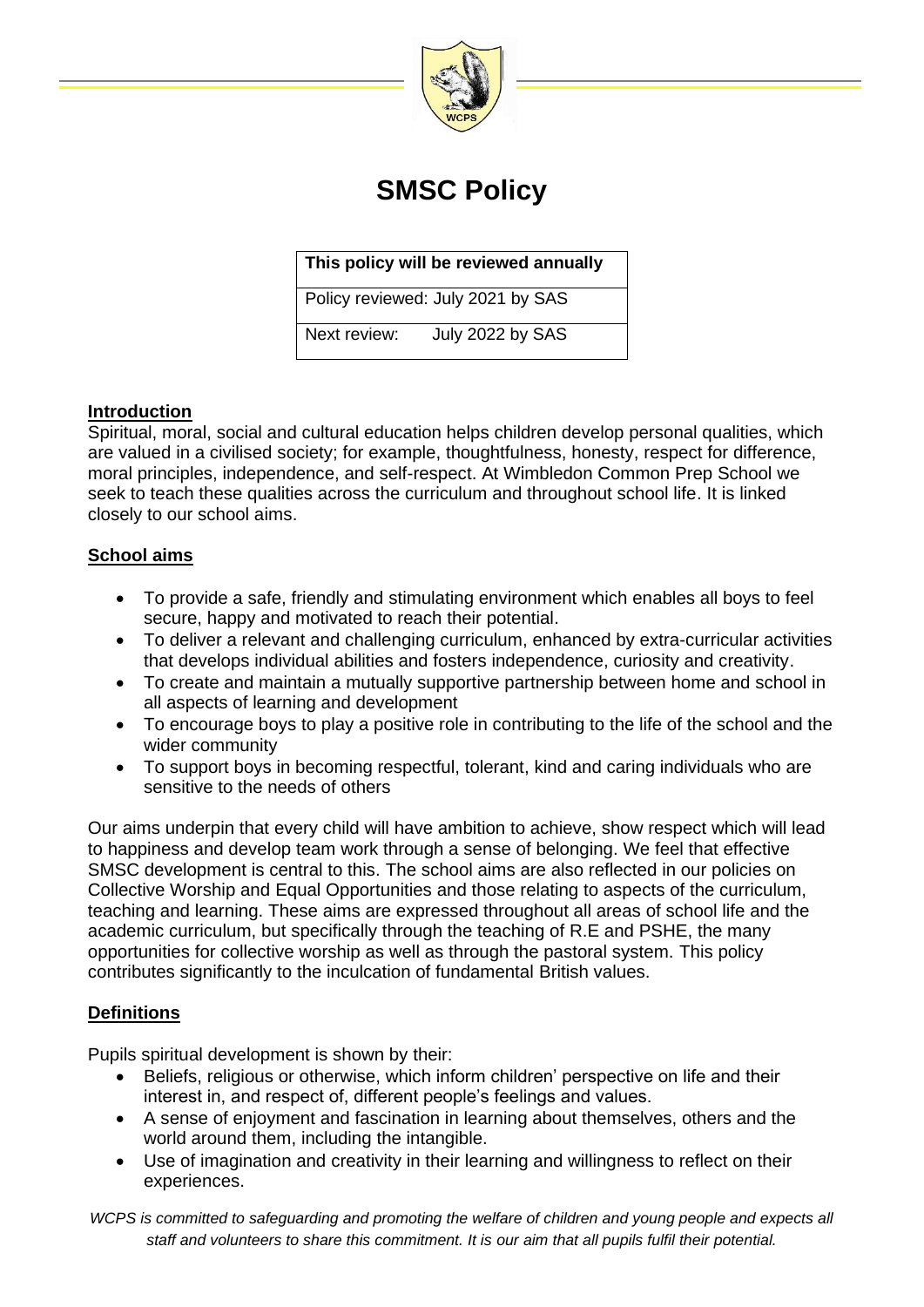Pupils moral development is shown by their:

- Ability to recognise the difference between right and wrong and children' readiness to apply this understanding in their own lives.
- Understanding of the consequences of their actions. Interest in investigating and offering reasoned views about moral and ethical issues.

Pupils social development is shown by their:

- Use of a range of social skills in different contexts, including working and socialising with children from different religious, ethnic and socioeconomic backgrounds.
- Willingness to participate in a variety of social settings, cooperating well with others and being able to resolve conflicts effectively. Interest in, and understanding of, the way communities and societies function at a variety of levels.

Pupils cultural development is shown by their:

- Understanding and having an appreciation of the wide range of cultural influences that have shaped their own heritage.
- Willingness to participate in, and respond to, for example, artistic, musical, sporting, mathematical, technological, scientific and cultural opportunities.
- Interest in exploring, understanding of, and respect for, cultural diversity and the extent to which they understand, accept, respect and celebrate diversity, as shown by their attitudes towards different religious, ethnic and socioeconomic groups in the local, national and global communities.

At Wimbledon Common Prep School we share, support and strive to achieve these pupil aims for SMSC:

To be spiritual:

- Gain an ability to be reflective about their own beliefs, religious or otherwise that informs their perspective on life and their interest in and respect for different people's faiths, feelings and values.
- Encouraging pupils to explore and develop what animates themselves and others.
- Develop a sense of enjoyment and fascination in learning about themselves, others and the world around them
- Giving pupils the opportunity to understand human feelings and emotions, the way they affect people and how an understanding of them can be helpful.
- Develop use of imagination and creativity in their learning.
- Have a willingness to reflect on their experiences.
- Promoting teaching styles which value pupils questions and give them space for their own thoughts, ideas and concerns and encourage them to relate their learning to a wider frame of reference by asking why, how and where as well as what?

To be moral:

- Develop an ability to recognise the difference between right and wrong, readily apply this understanding in their own lives and, in so doing, respect the civil and criminal law of England.
- Giving pupils opportunities across the curriculum to explore and develop moral concepts and values e.g. personal rights and responsibilities, truth, justice, equality of opportunity.
- Promote measures to prevent discrimination on the basis of race, religion, gender, sexual orientation, age and other criteria.
- Gain an understanding of the consequences of their behaviour and actions e.g. respect for property, care of the environment, codes of behaviour.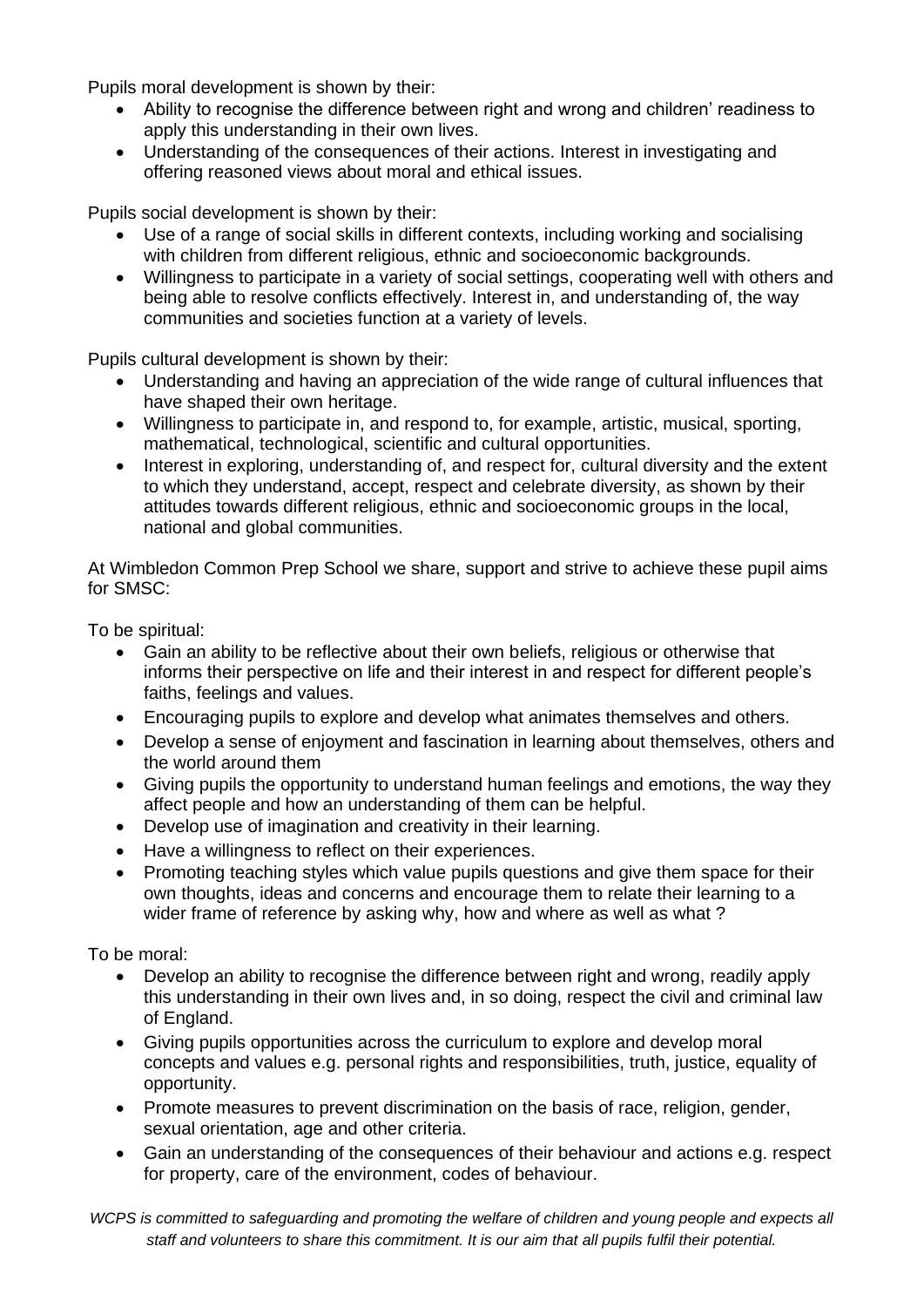• Grow an interest in investigating and offering reasoned views about moral and ethical issues, and being able to understand and appreciate the viewpoints of others on these issues.

To be social:

- Use of a range of social skills in different contexts, including working and socialising with pupils from different religious, ethnic and socio-economic backgrounds
- Willingness to participate in a variety of communities and social settings, including by volunteering, cooperating well with others and being able to resolve conflicts effectively
- Acceptance and engagement with the fundamental British values of democracy, the rule of law, individual liberty and mutual respect and tolerance of those with different faiths and beliefs; the pupils develop and demonstrate skills and attitudes that will allow them to participate fully in and contribute positively to life in modern Britain.
- Fostering a sense of community with common inclusive values
- Encouraging pupils to work co-operatively
- Encouraging pupils to recognise social differences and similarities
- Providing a positive and effective link with the wider community

To be cultural:

- Gain an understanding and appreciation of the wide range of cultural influences that have shaped their own heritage and that of others.
- Develop an understanding and appreciation of the range of different cultures within school and further afield as an essential element of their preparation for life in modern Britain.
- Gain knowledge of Britain's democratic parliamentary system and its central role in shaping our history and values, and in continuing to develop Britain.
- Willingness to participate in and respond positively to artistic, sporting and cultural opportunities.
- Interest in exploring, improving understanding of and showing respect for different faiths and cultural diversity, and the extent to which they understand, accept, respect and celebrate diversity, as shown by their tolerance and attitudes towards different religious, ethnic and socio-economic groups in the local, national and global communities.

# **Promoting Fundamental British Values**

At Wimbledon Common Prep School we actively promote the fundamental British values of:

- Democracy
- Rule of law
- Individual liberty
- Mutual respect and tolerance

This is achieved through the effective spiritual, moral, social and cultural development of our pupils, as part of a broad and balanced curriculum and extra- curricular activities, through our links with both the local community and the wider world. In promoting the SMSC development of our pupils, we demonstrate our commitment to actively promoting fundamental British values in ways which are appropriate to our pupils age sand level of development.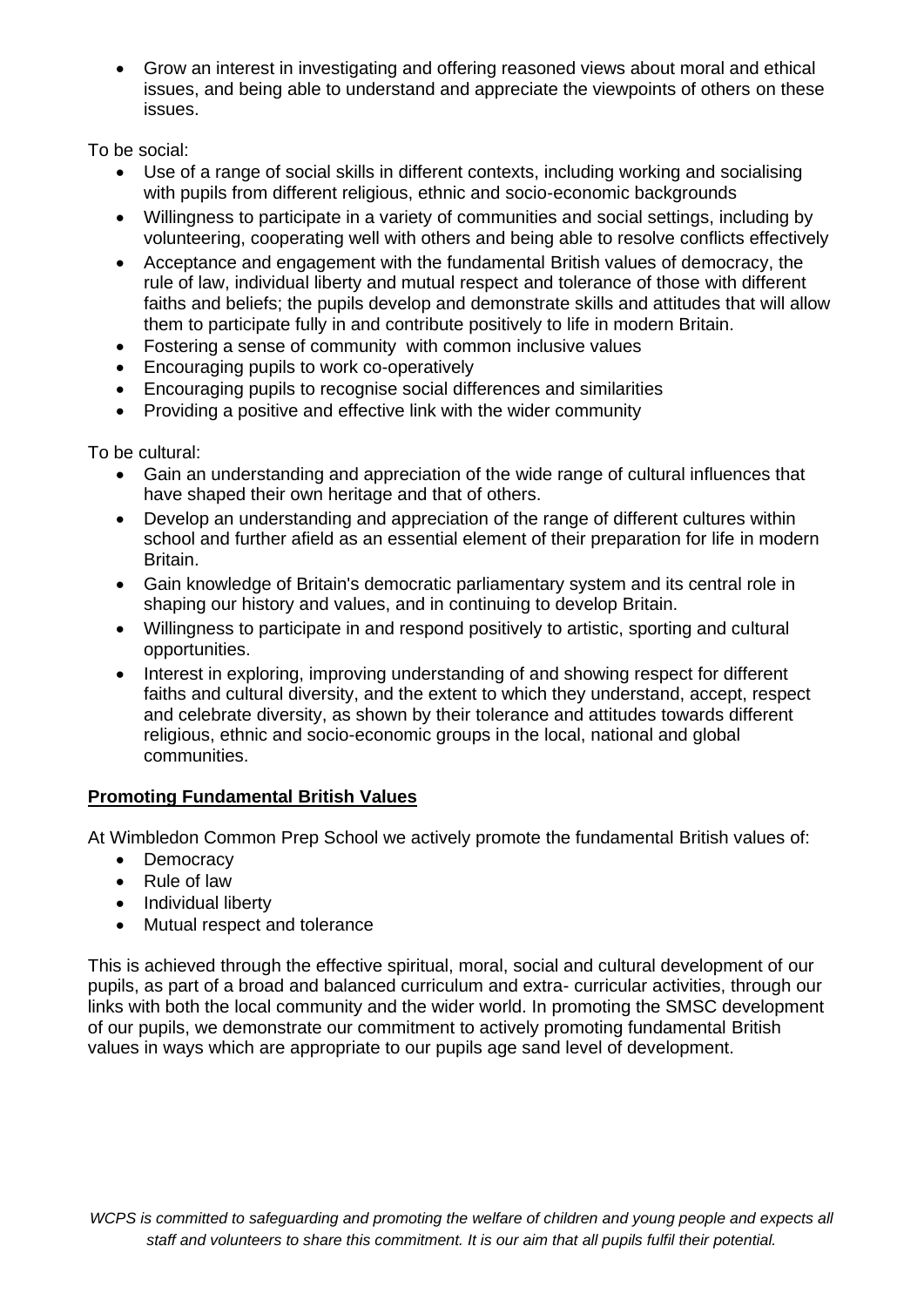### **SMSC in the Early Years**

In the Early Years Foundation Stage we recognise that the personal development of pupils, spiritually, morally, socially and culturally, plays an especially significant part in their ability to learn and achieve. We therefore aim to provide an education that provides pupils with opportunities to explore and develop their own values and beliefs, spiritual awareness, high standards of personal behaviour, a positive, caring attitude towards other people, an understanding of their social and cultural traditions and an appreciation of the diversity and richness of the cultures.

All curriculum areas within the EYFS have a contribution to make to the child's spiritual, moral, social and cultural development and opportunities for this will be planned in each area of the curriculum. All adults will model and promote expected behaviour, treating all people as unique and valuable individuals and showing compassion and respect for pupils and their families.

As children start in our EYFS they will learn that it is a place where pupils can find acceptance for themselves. Children should learn to differentiate between right and wrong in as far as their actions affect other people. A key part of starting in EYFS is learning about this. They will be encouraged to value themselves and others. Children should understand the need for rules and the need to abide by rules for the good of everyone. All curriculum areas should seek to use illustrations and examples drawn from as wide a range of cultural contexts as possible. This will be reflected in staff's planning and purchasing decisions.

#### **Spiritual Development**

In Reception we aim to provide learning opportunities that will enable pupils to:

- Sustain their self-esteem in their learning experience.
- Develop their capacity for critical and independent thought.
- Foster their emotional life and express their feelings
- Experience moments of stillness and reflection.
- Discuss their beliefs, feelings, values and responses to personal experiences.
- Form and maintain worthwhile and satisfying relationships
- Reflect on, consider and celebrate the wonders and mysteries of life.

#### **Moral Development**

In Reception we aim to provide learning opportunities that will enable pupils to:

- Recognise the unique value of each individual.
- Listen and respond appropriately to the views of others.
- Gain the confidence to cope with setbacks and learn from mistakes.
- Take initiative and act responsibly with consideration for others.
- Distinguish between right and wrong.
- Show respect for the environment.
- Make informed and independent judgements.

#### **Social Development**

In Reception we aim to provide learning opportunities that will enable pupils to:

- Develop an understanding of their individual and group identity.
- Learn to listen to others view and express their own
- Work together as a group to promote team work and co- operation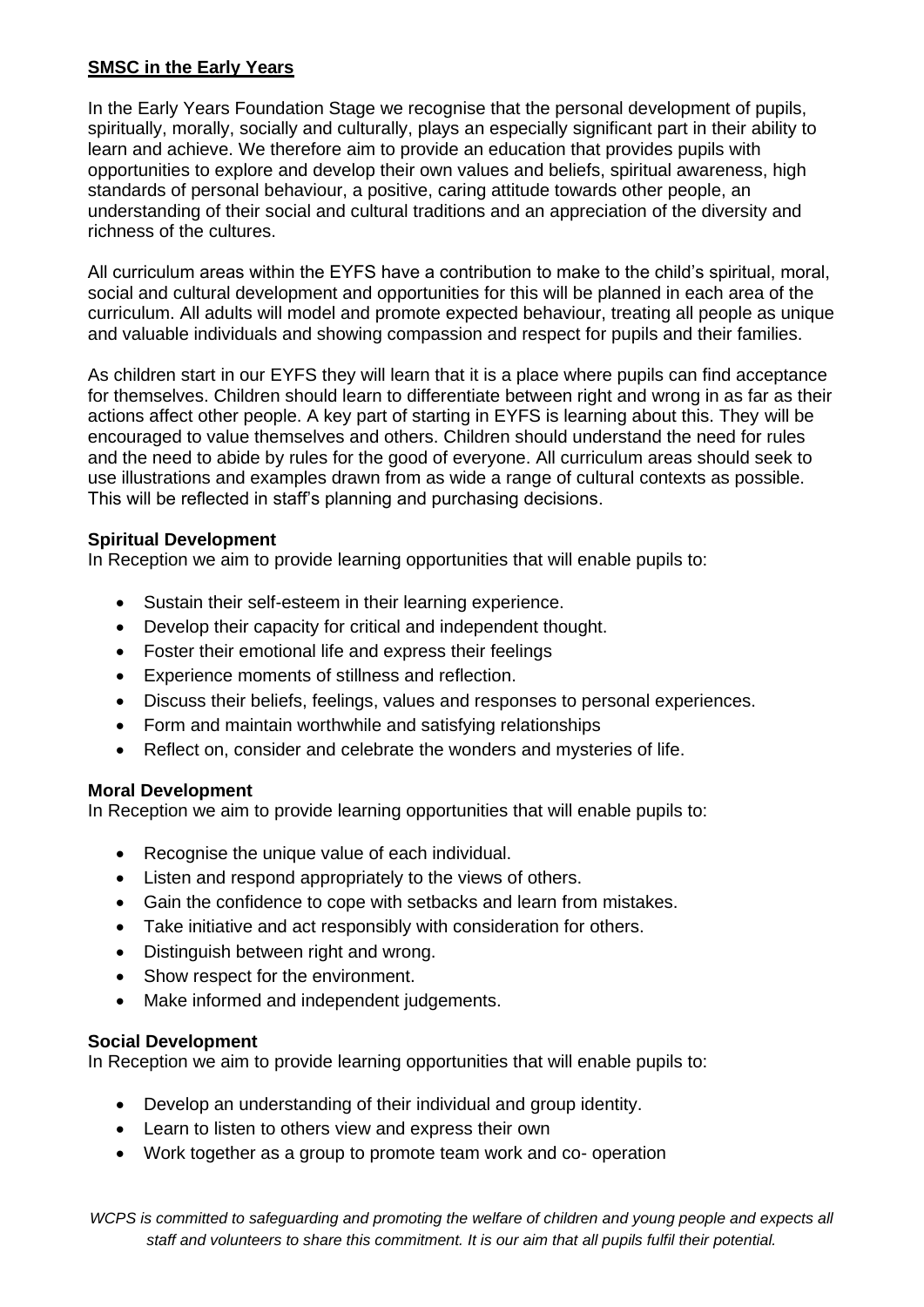### **Cultural Development**

In Reception we aim to provide learning opportunities that will enable pupils to:

- Learn about their own culture and society and value their own cultural identity
- Be aware of and celebrate cultural diversity
- Know about societies and cultures other than their own

## **Teaching and organisation within the EYFS**

Development in SMSC will take place across all areas of learning, within activities that encourage pupils to recognise the spiritual dimension of their learning, reflect on the significance of what they are learning, and to recognise any challenges that there may be to their own attitude and lifestyle. All curriculum areas should seek illustrations and examples drawn from as wide a range of cultural contexts as possible.

Group discussions and circle time will give pupils opportunities to:

- Talk about personal experiences and feelings.
- Express and clarify their own ideas and beliefs.
- Speak about difficult events, e.g. bullying, death etc.
- Share thoughts and feelings with other people.
- Explore relationships with friends/family/others.
- Consider others needs and behaviour.
- Show empathy.
- Develop self-esteem and a respect for others.
- Develop a sense of belonging.
- Develop the skills and attitudes that enable pupils to develop socially, morally, spiritually and culturally – e.g. empathy, respect, open mindedness, sensitivity, critical awareness, etc.
- Listen and talk to each other.
- Learn an awareness of treating all as equals, and accepting people who are different.
- Agree and disagree.
- Take turns and share equipment.
- Work co-operatively and collaboratively.

#### **Links with the wider community in EYFS**

- Visitors are welcomed into EYFS e.g. parent helpers, local beekeeper, road safety officer, local police officer
- Links with the Church are fostered e.g. visits to local church, Christmas carol service, visit by KCS chaplain
- The development of a strong home-school link is regarded as very important, enabling parents and staff to work in an effective partnership to support the child e.g. weekly emails, parents as partners activities, open door policy.
- Children will be taught to appreciate their local environment and to develop a sense of responsibility to it e.g. looking after our gardening areas, watching caterpillars develop into butterflies, mini beast hunts in local park.

#### **How the curriculum contributes to SMSC in Key Stage 1**

#### **The Contribution of English**

English contributes to our children' SMSC development through:

- Developing confidence and expertise in language, which is an important aspect of individual and social identity.
- *WCPS is committed to safeguarding and promoting the welfare of children and young people and expects all staff and volunteers to share this commitment. It is our aim that all pupils fulfil their potential.*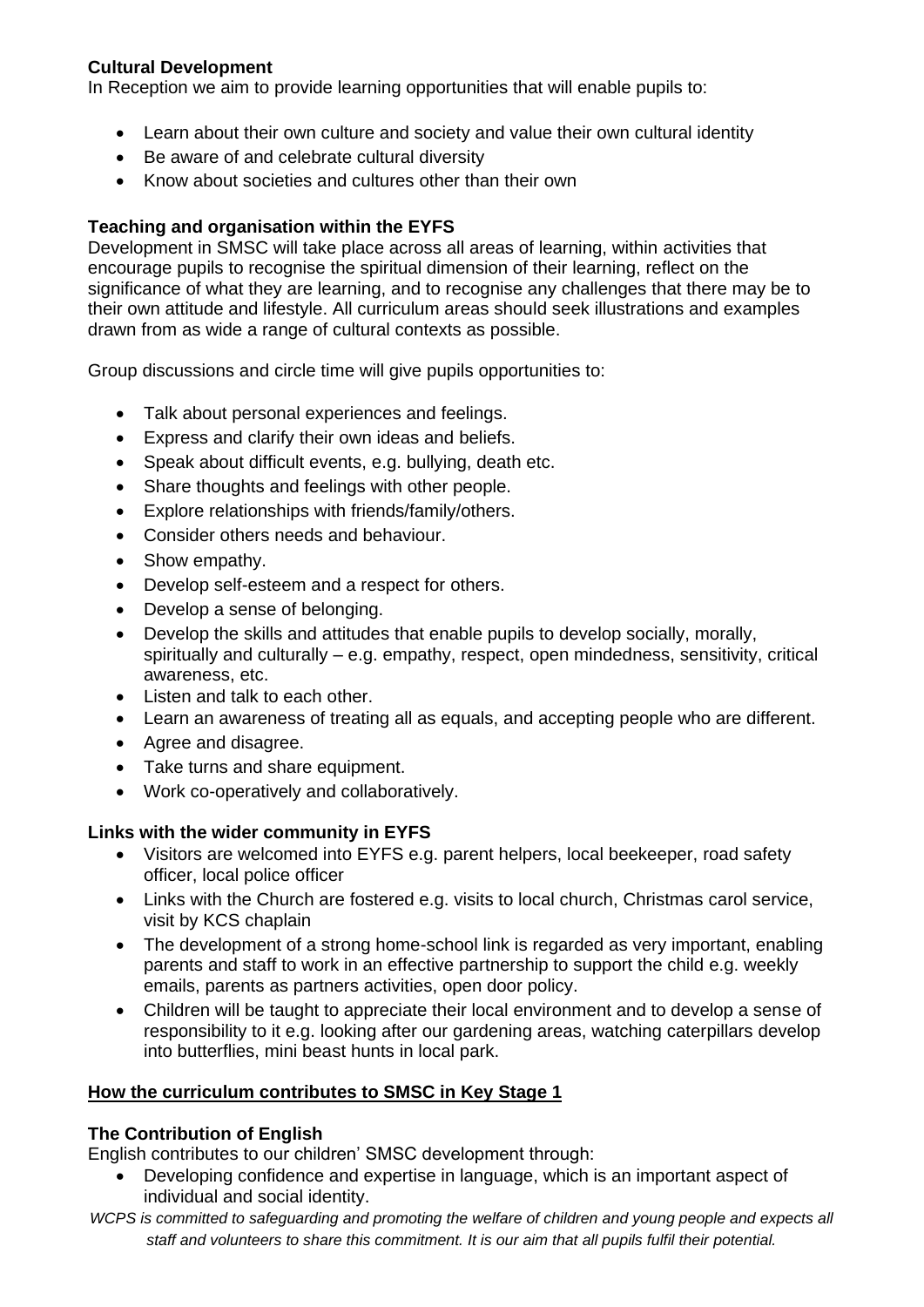- Developing children's awareness of moral and social issues in fiction, magazines, radio, television and film.
- Encouraging pupils to comment on their own and others work
- Using discussion to explore dilemmas and moral stories.

## **The Contribution of Mathematics**

Mathematics contributes to our SMSC development through:

- Through helping children work together productively on complex mathematical tasks and helping them see that the result is often better than any of them could achieve separately.
- Problem solving and investigation.
- Visiting maths workshops

#### **The Contribution of Science**

Science contributes to our children's SMSC development through:

- Encouraging children to reflect on the wonder of the natural world visits to local parks to observe changing seasons
- Awareness of the ways that Science and Technology can affect society and the environment – plastic oceans assembly
- Consideration of the moral dilemmas that can result in scientific developments.
- Showing respect for differing opinions, on creation for example.
- Co-operation in practical activity.

#### **The Contribution of Computing**

Computing and ICT contributes to our children's SMSC development through:

- Preparing the children for the challenges of living and learning in a technologically enriched, increasingly interconnected world -
- Making clear the guidelines about the ethical use of the internet and how we keep ourselves and others safe e.g. discussing the moral and social implications of cyberbullying – recent safety workshops for pupils, staff and parents and e- safety computing and planning
- Acknowledging advances in technology and appreciation for human achievement.

#### **The Contribution of History**

History contributes to our children's SMSC development through:

- Looking at the creation and evolution of British society.
- Showing an awareness of the moral implications of the actions of historical figures
- Drama performances linked to topics e.g. fire of London class assembly
- History themes days History Off the Page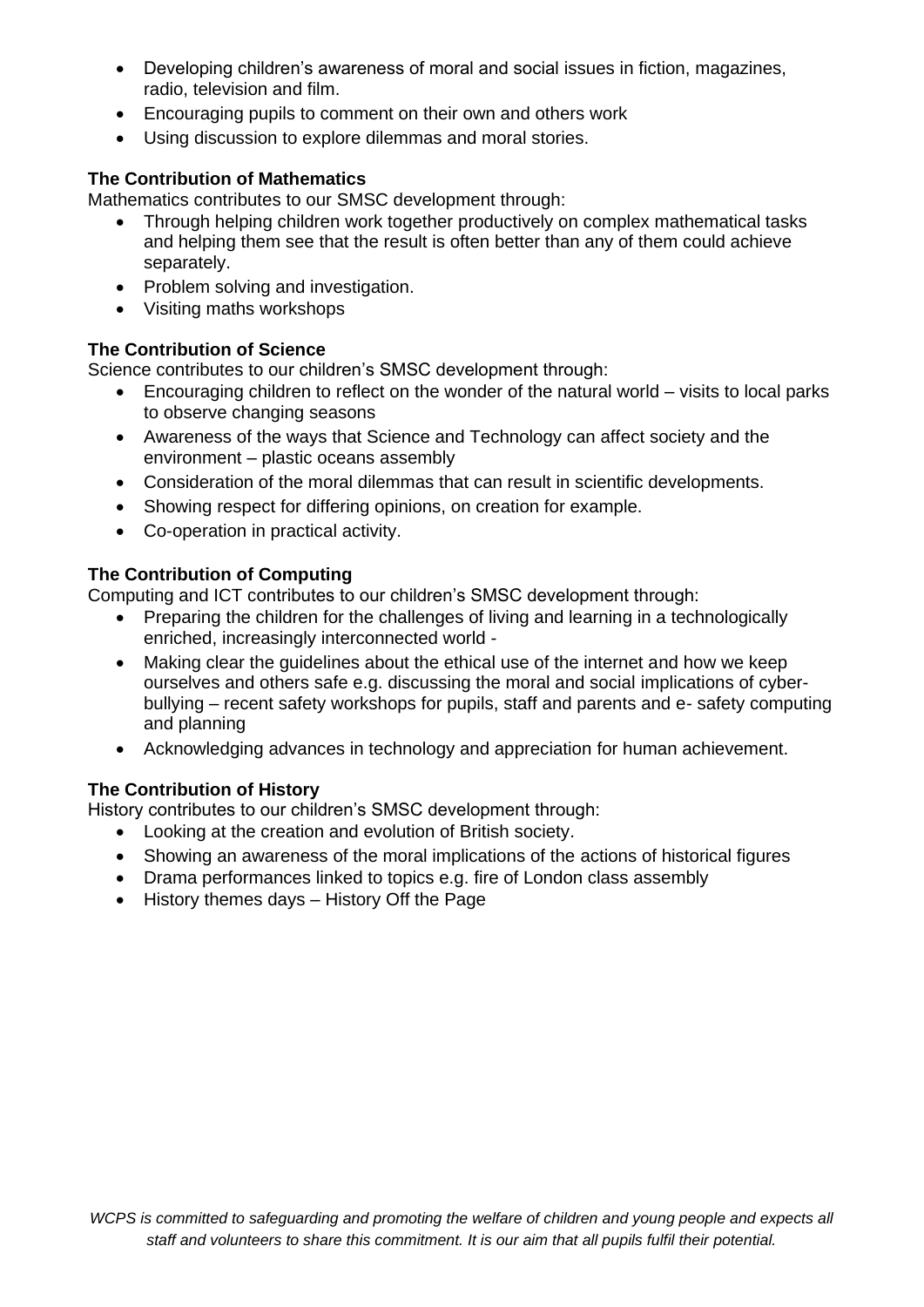## **The Contribution of Geography**

Geography contributes to our children's SMSC development through:

- Opportunities for reflection on the creation of earth and its' origins.
- Issues surrounding climate change.
- Observing different habitats and environment and wild life evoking a sense of awe and wonder

#### **The Contribution of Modern Foreign Languages**

Modern Foreign Languages contributes to our children's SMSC development through:

- Gaining insights into the way of life, cultural traditions, moral and social developments of other people.
- Social skills are developed through group activities and communication exercises.
- Listening skills are improved through oral/aural work.
- Annual French day

#### **The Contribution of Religious Education**

RE makes a distinctive and substantial contribution to the delivery of SMSC:

- Children learn about their own beliefs and values and those of others see RE scheme of work and planning
- RE reflects on the significance of religious teaching in their own lives.
- Develops respect for the right of others to hold beliefs different from their own. Pupils are encouraged to share special celebrations they take part in at home. Parents are encouraged to come into school and talk to pupils about these celebrations.
- Fosters appreciation and understanding of different cultures, religions and traditions visits to local synagogue and church. Visits by local religious leaders e.g. Rev. Crossley
- Collective worship allows time for personal reflection and prayer see collective worship policy. Assembly timetable recognises key festivals in many religions.
- Christmas Celebration in Emmanuel Church, Easter service led by Year 1 and Harvest festival led by Reception.

#### **The Contribution of Art**

Art contributes to our children's SMSC development through:

- Art lessons develop children' aesthetic appreciation.
- In turn, Art evokes feelings of 'awe' and 'wonder'.
- Giving children the chance to reflect on nature, their environment and surroundings.
- Studying artists and discussing where their ideas came from.

#### **The Contribution of Design and Technology**

Design and Technology makes a contribution to children's SMSC development through:

- Reflecting on products and inventions
- Awareness of the moral dilemmas created band discussing how thing work technological advances.
- Opportunities to work as a team, recognising others strengths, sharing equipment.

#### **The Contribution of Music**

Music contributes to our children's SMSC development through:

- Teaching that encourages children to be open to the music of other cultures.
- Discussing and reflecting upon a range of personal experiences (own performance) and observed experiences (trips, concerts and peer performances).
- Lead children to appreciate what they like about a piece of music and share their ideas with others
- Looking at the way music can change moods and behaviour.